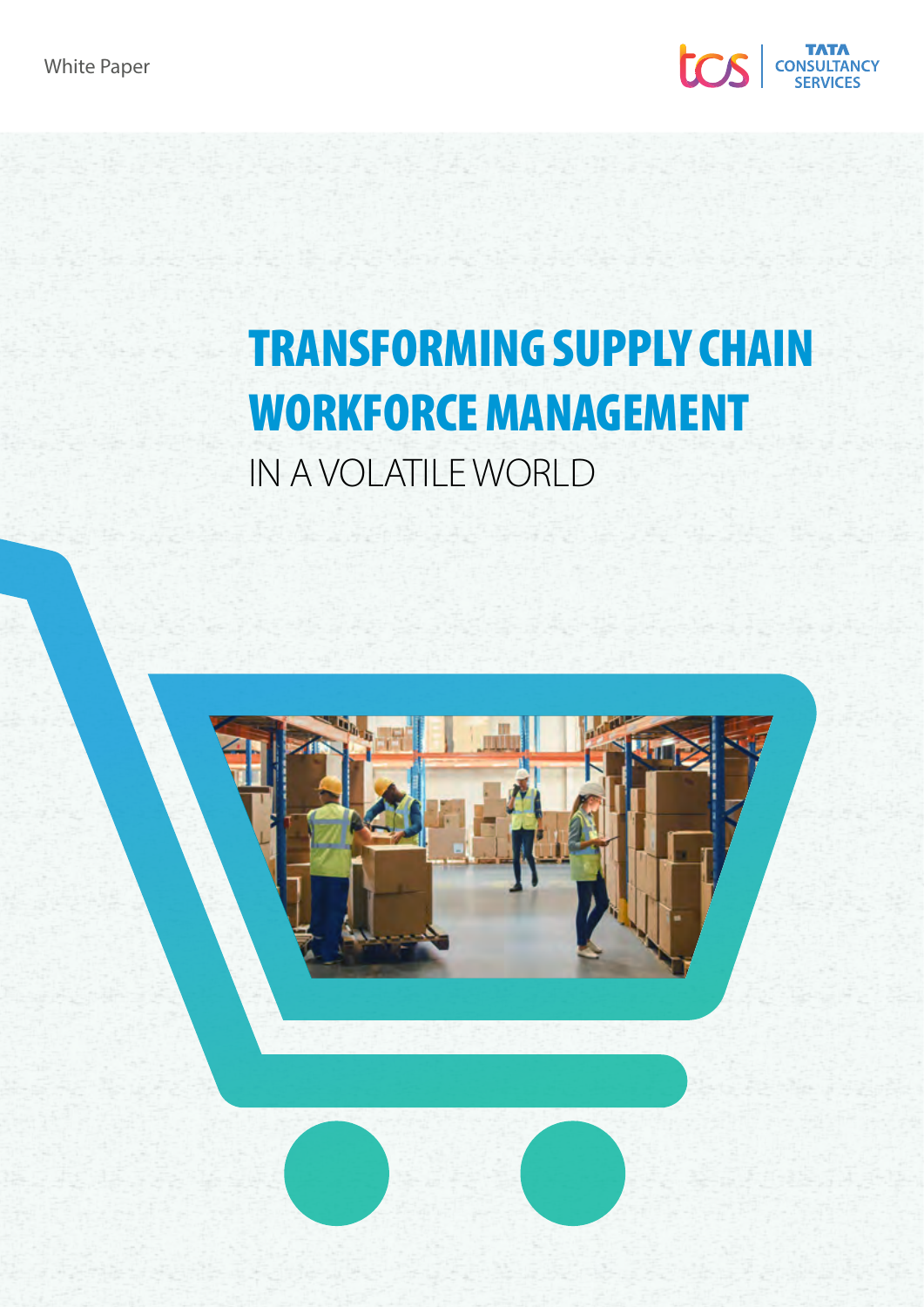

## The Step Change in Online Demand is Putting Pressure on Profitability

Mastercard Spending Pulse<sup>TM</sup>, which looks at all spending types for retail (excluding automotive and gasoline), recently reported that US e-commerce sales grew by 47.2% in the October 11 to December 24 period in 2020, compared to the same period in 2019.<sup>1</sup> Certainly, this significant growth is likely to stick post-pandemic. For retailers, the shift from profitable channels such as convenience to e-commerce can quickly erode profitability due to additional costs of fulfillment such as labor and delivery.

Supply chain organizations are under pressure to deliver consistently excellent service and reduce costs as the competition for labor grows. To overcome this dichotomy, they need a different approach—one which optimizes labor and orchestrates supply chain fulfillment nodes holistically. Whilst competing for labor based on price will remain the number one factor, good employee engagement and performance management are key to employee retention and productivity.

# Workforce Sources and Strategies to Meet Today's Demands

Several retailers have scrambled to improve capacity through recruitment and expanding their partner ecosystem. For example, in the UK, Morrisons' products are available on Amazon Prime;<sup>2</sup> Deliveroo is delivering groceries for M&S, Aldi, Morrisons, and Co-op;<sup>3</sup> and Amazon Fresh offers free delivery for Prime members in and around London.4 In the US, around 45% of millennial and Generation Z shoppers primarily shopped for groceries online in 2019.<sup>5</sup> This market is met today through the likes of Instacart, which provides a personal shopper to fulfill online orders.<sup>6</sup> Retailers, however, see Instacart's shoppers risking the experience of in-store shopping, and therefore are looking at fulfillment from dark store locations that are laid out to be pick-friendly.<sup>7</sup>

2 Essential Retail, "Morrisons expand Amazon Prime online delivery service" (May 11, 2020), accessed Dec 2020, https://www.essentialretail.com/news/morrisons-expands-amazon-prime/

3 The Independent, "Which supermarkets let you order your groceries through Deliveroo?" (May 19, 2020), accessed Nov 2020, https://www.independent.co.uk/extras/indybest/food-drink/deliveroo-supermarket-delivery-grocery-morrisons-coop-a9457006.html

4 Business Insider, "Amazon has started free grocery delivery to some Prime members in the UK. The boss of British grocer Waitrose called it a 'nuclear' option in the battle for online supremacy" (July 29, 2020), accessed Nov 2020, https://www.businessinsider.com/amazon-launches-free-grocery-delivery-prime-members-uk-2020-7?r=US&IR=T

5 Statista.com, "U.S. consumers: Online Grocery Shopping – Statistics & Facts" (Oct 14, 2020), accessed Nov 2020, https://www.statista.com/topics/1915/us-consumers-online-grocery-shopping/

6 Forbes, "Instacart Surges Past Walmart In Online Grocery Market" (June 9, 2020), accessed Nov 2020, https://www.forbes.com/sites/jessedamiani/2020/06/09/instacart-surges-past-walmart-in-online-grocery--market/#aaafd4819721

7 CNN Business, "Why supermarkets are building 'dark stores'" (Oct 31, 2019), accessed Nov 2020, https://edition.cnn.com/2019/10/30/business/grocery-delivery-pickup-walmart-kroger-stop-and-shop/index.html

<sup>1</sup> Mastercard Newsroom, "Mastercard Spending Pulse: U.S." (Dec 26, 2020), accessed Dec 2020,

https://www.mastercard.com/news/press/2020/december/mastercard-spendingpulse-u-s-retail-sales-grew-3-this-holiday-season/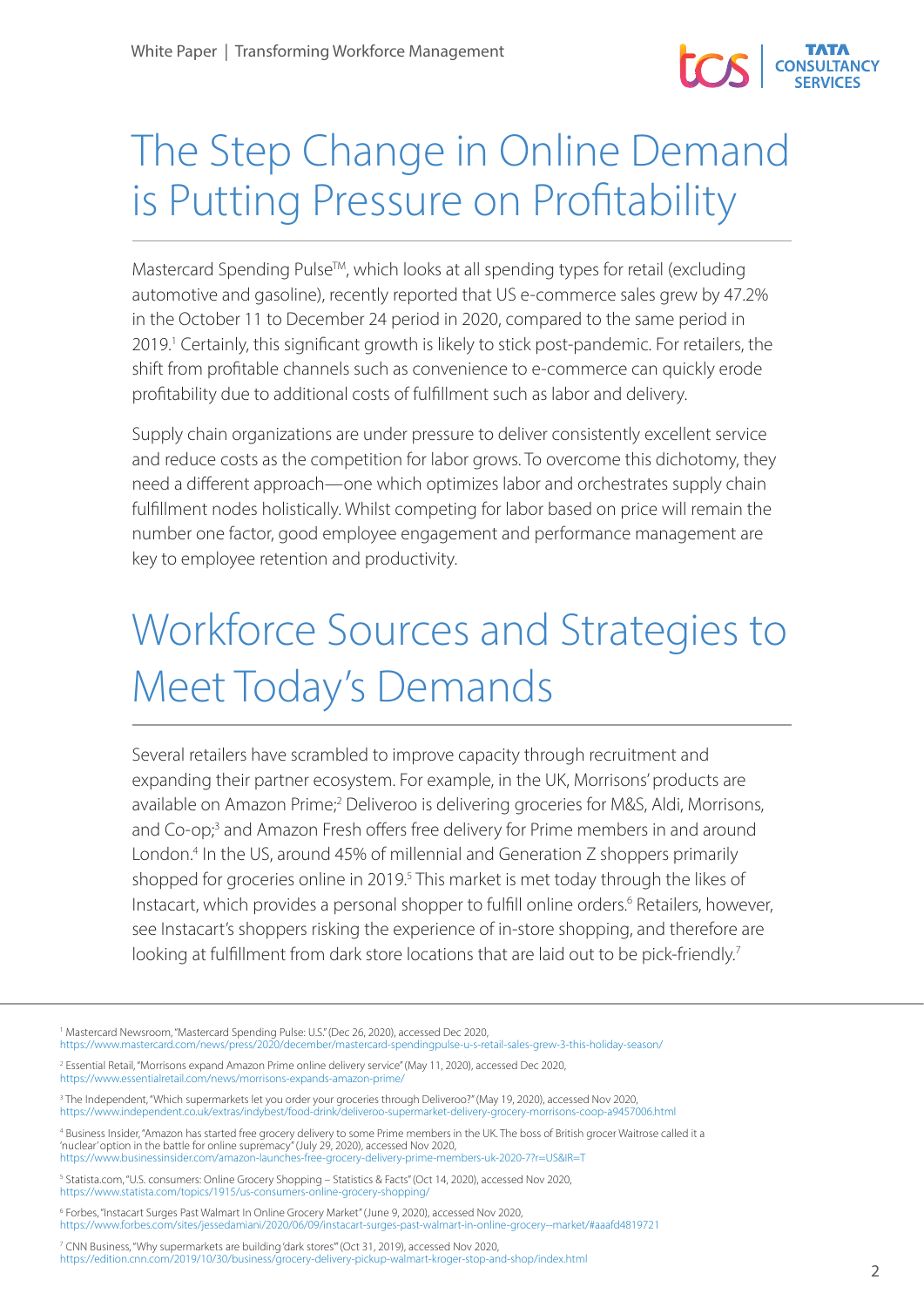

<span id="page-2-0"></span>Some retailers are following the Ocado model (distribution center based fulfillment) and investing in the automation of pick, pack, dispatch, and delivery tasks.<sup>8</sup> However, a majority of orders will continue to be fulfilled by humans for some time, albeit in some cases with improved productivity driven by automation support.9

Traditional labor management solutions take a simplistic approach of translating demand to a labor requirement. This may result in planning more or less than the resources available with the right skills for each area for a specific shift. Operationally, recording an individual's performance against defined engineering standards has been in place for many years in distribution centers. However, this misses the key step of having the right people with the right skills on-site to meet demand, before their effectiveness is tracked.

Retailers also need to contend with in-shift disruptions due to staff absenteeism, sub-optimal labor performance, automation failure, short-order lead times, and disruption to transport due to road closures and truck delays. All of these require re-planning and orchestration in near real-time to protect customer service and the cost associated with omnichannel and in-store replenishment (see Figure 1).

| <b>Sources of In-shift Disruption</b>                                                                            | <b>Potential Orchestration Action</b>                                                                          |
|------------------------------------------------------------------------------------------------------------------|----------------------------------------------------------------------------------------------------------------|
| Road closures and truck delays                                                                                   | Recommendation of reallocation for<br>work across areas based on defined<br>skills and automation availability |
| Employee absenteeism                                                                                             | Overtime offer sent by an employee<br>engagement app to those who have<br>volunteered                          |
| Sub optimal labor performance                                                                                    | Coaching provision by shift leads based on<br>variance and reallocation of resources                           |
| Changes to the order bank vs. forecast<br>(for example: in fashion, it is driven<br>by social media influencers) | Reallocate resources to priority areas;<br>re-phase orders where possible                                      |
| Capacity impact due to automation failure                                                                        | Re-phase orders where possible; offer<br>overtime and revert to manual operations                              |

*Figure 1: In-shift disruption sources and orchestration action*

8 BBC, "Ocado shares rise 44% on news of Kroger tech deal" (May 17, 2018), accessed Nov 2020, https://www.bbc.co.uk/news/business-44151028

9 Industry Week, "Amazon's Automation Overreach" (Sep 5, 2019), accessed Nov 2020, https://www.industryweek.com/technology-and-iiot/article/22028191/amazons-automation-overreach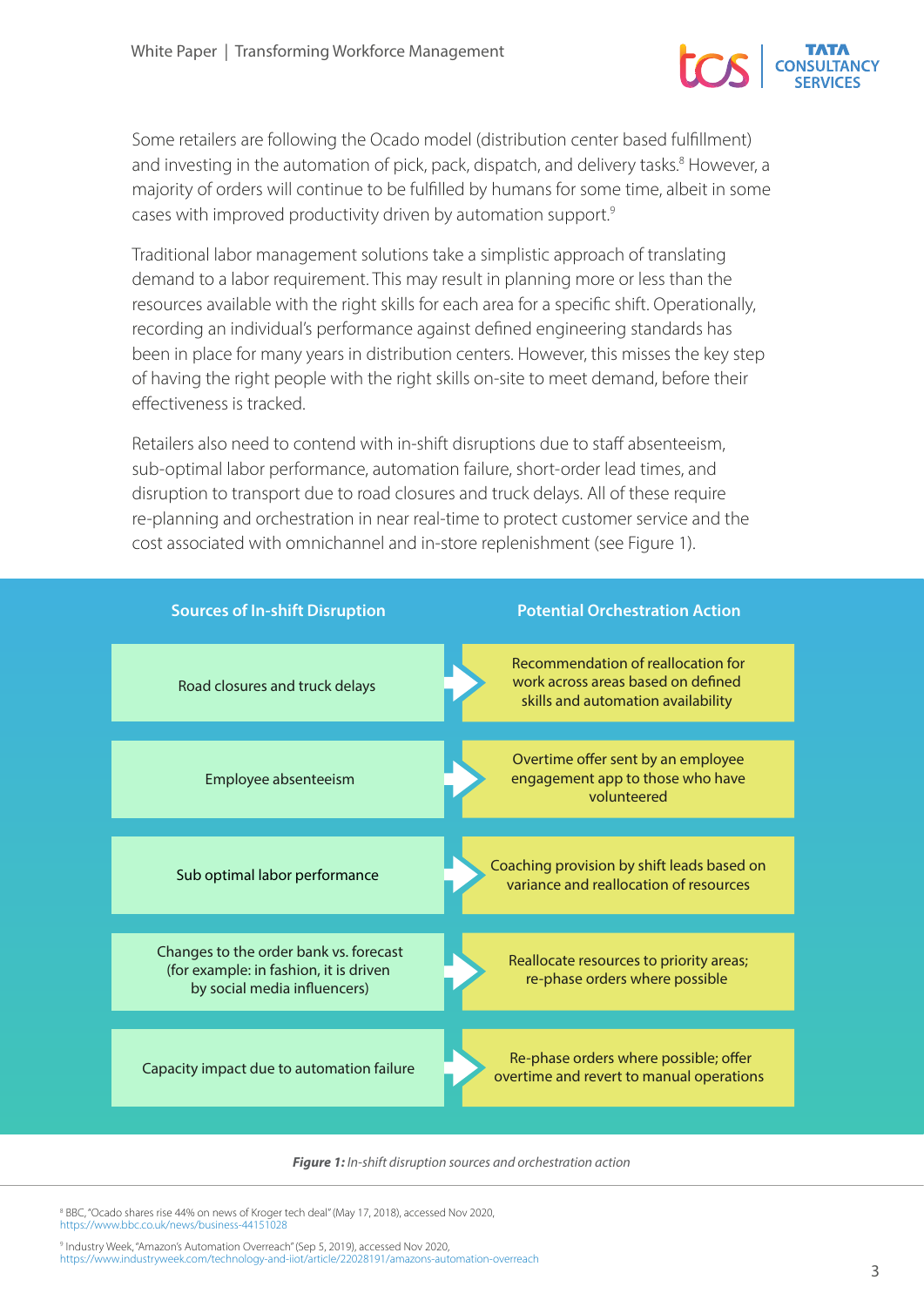

# Six Key Elements of AI-Powered Workforce Optimization

AI-powered workforce optimization can help retailers to attract, retain, engage, and manage a workforce, while reducing labor costs and maximizing labor productivity. There are six key elements that must be addressed:

**1. Labor forecasts based on multiple drivers:** A typical demand plan for a distribution center includes outbound demand such as home delivery, click and collect and store replenishment, as well as expected inbound flow from suppliers and returns. Machine learning can enhance the forecasted demand plan. For example, it can reference the orders received in similar prior promotions, the geographical split of orders to support in-shift planning (meeting critical cut-off times for ship or air links), or the split of order types such as next day versus longer lead time. Machine learning can also forecast absence at different times based on history.

The output is a labor forecast by shift matched to each individual based on their skills, qualifications, and performance while factoring in the parallel complex shift patterns that are offered to attract labor.

- **2. Integrated labor and automation planning:** Retailers are increasingly using automation to combat labor shortages and improve productivity in distribution centers; collaborative robots (cobots) are supporting productivity improvements by reducing walking and heavy lifting. Automation should be planned in conjunction with labor to ensure that demand can be met by all the site's assets. This can be done by mapping the demand for labor with the demand for material handling equipment (MHE), or in a more complex environment by utilizing the site capacity, rates, and constraints to ensure that the demand can be met through automation. Figure 2 shows the overall solution across planning and orchestration, for both human and automation resources.
- **3. In-shift disruption management:** The tactical resource plan can also highlight bottlenecks and support demand adjustments such as picking longer lead-time orders early to realign demand and operational capability. The resulting operations plan can then be shared with all stakeholders, including carriers. If applicable, carriers can provide cut-off times to support in-shift operations. Based on details about the employees at work and their skills, as well as the status of order processing against the plan, the AI-powered solution can propose reallocation of resources, where possible, to protect services [\(see Figure 1](#page-2-0)).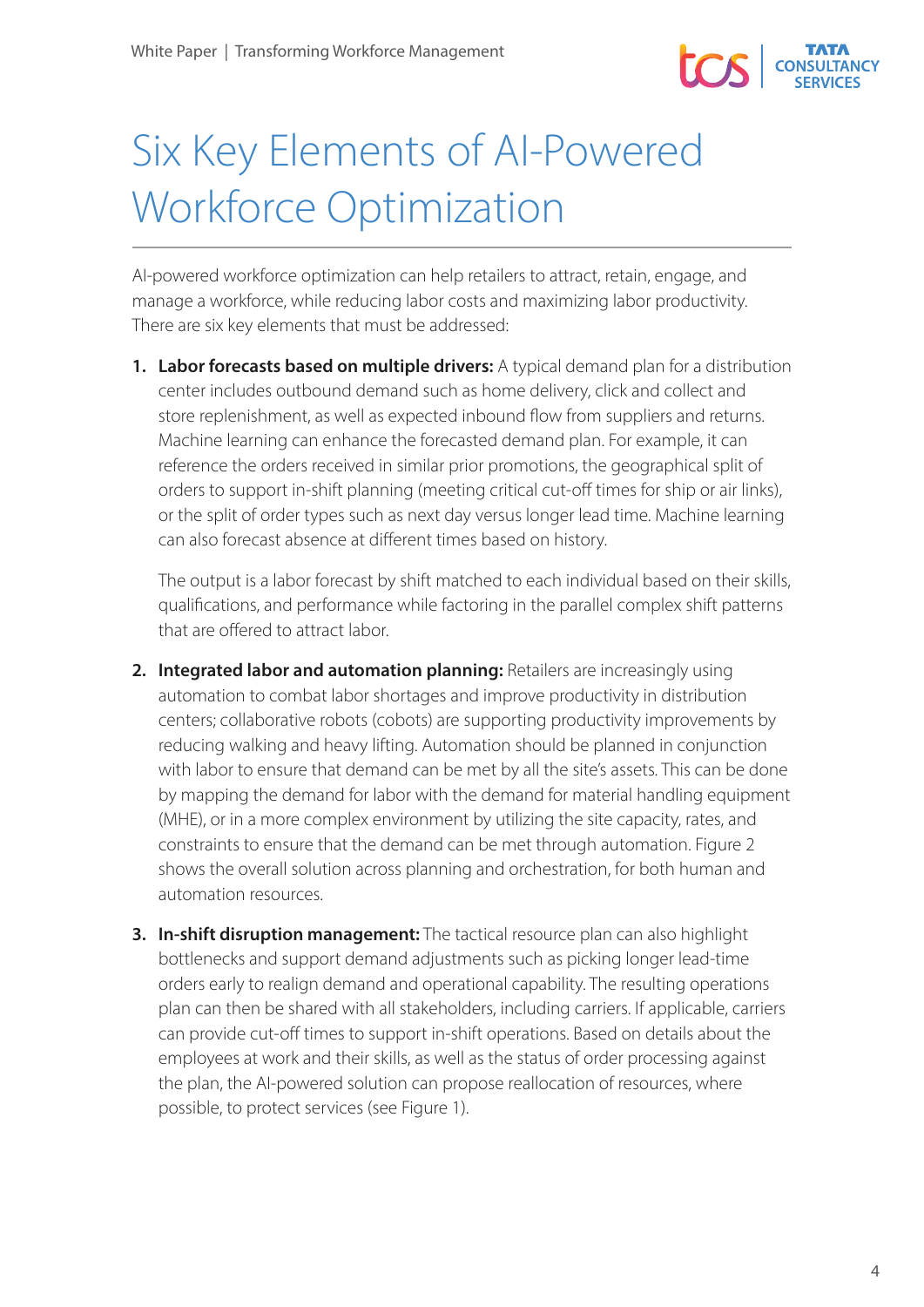



*Figure 2: Integrated labor and automation planning and orchestration*

- **4. Integrated training and equipment maintenance schedules:** Additionally, employee training and certification renewal activities can be included in the plan. For example, the recertification requirements for material handling equipment (MHE) can be tracked and the training hours can be automatically proposed when there is less demand. Similarly, equipment maintenance can be scheduled when it is underutilized.
- **5. Employee engagement with digital:** Employees should be able to engage with each other and the management through a mobile app that allows them to volunteer for overtime, swap shifts, request holidays, and manage long-term sickness. This helps to meet employees' growing expectation to interact digitally with their employer, helping organizations to attract, retain, and engage their workforce.
- **6. Productivity and labor standards:** As with a traditional labor management solution, engineering labor standards can be used to determine expected productivity at an individual or group level, and the transactional data can be leveraged to refine the labor standards and determine the impact of fatigue across a shift.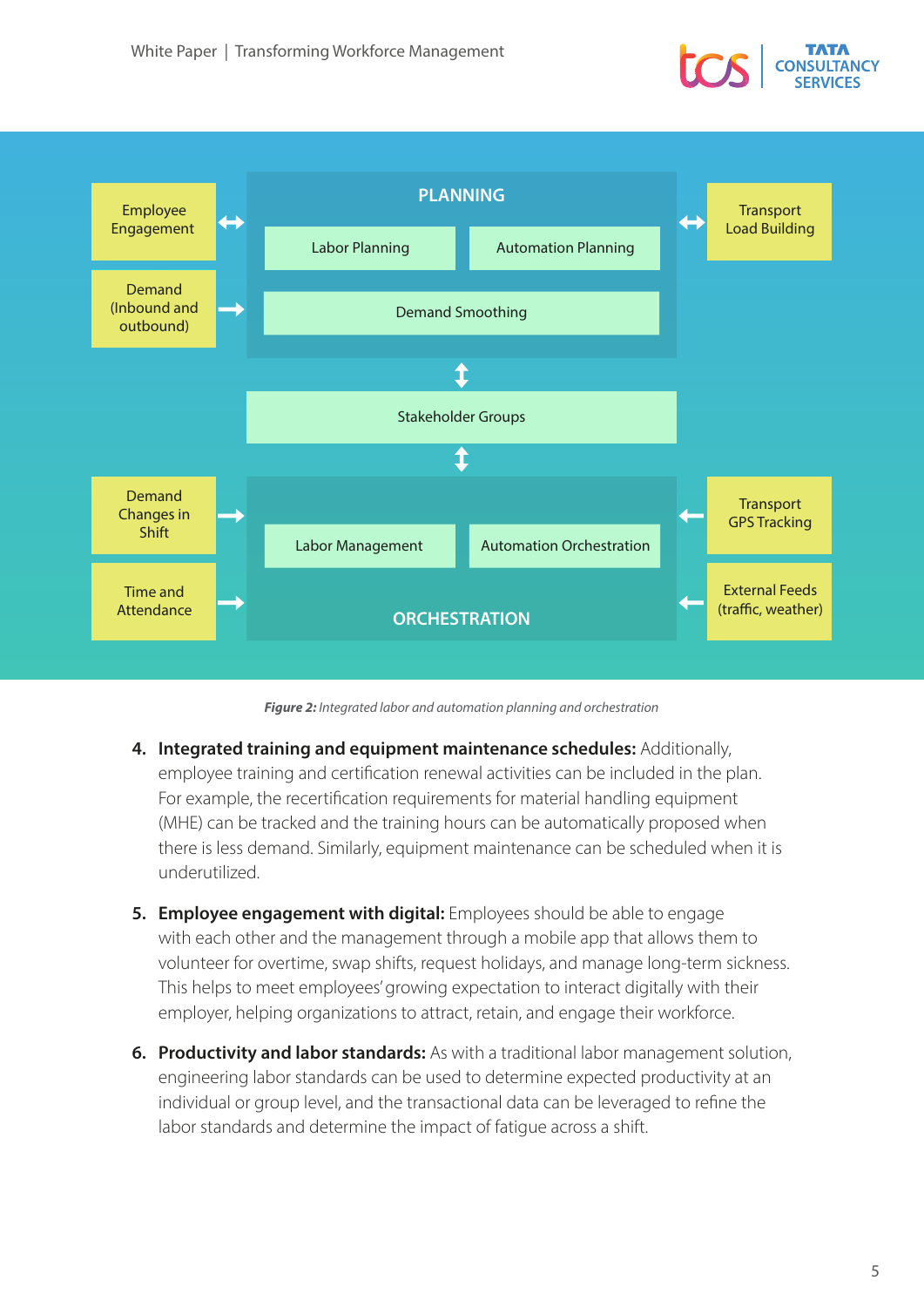

# Conclusion

As retailers look to trim costs and optimize rosters with a constrained workforce, realtime visibility and control with an accurate labor schedule and the ability to orchestrate a distributed workforce will be crucial enablers for effectively optimizing a cobotic workforce.

Early implementations of workforce optimization solutions have delivered a 5% reduction in direct labor costs.<sup>10</sup> As a result, the number of solutions in the market is likely to grow; Gartner has already published a magic quadrant for workforce engagement for contact centers.11 It is to be expected that workforce engagement (and optimization) will similarly be in scope for analysts in the near future.

10 redPILOT, Innovation Award (April 8, 2019), accessed Nov 2020, https://2019.promatshow.com/attendees/innovation-award.aspx?ref=attendees&id=677

<sup>11</sup> Gartner, "Magic Quadrant for Workforce Engagement Management" (Feb 20, 2020), accessed Nov 2020, https://www.gartner.com/doc/reprints?id=1-24N84QO7&ct=201123&st=sb